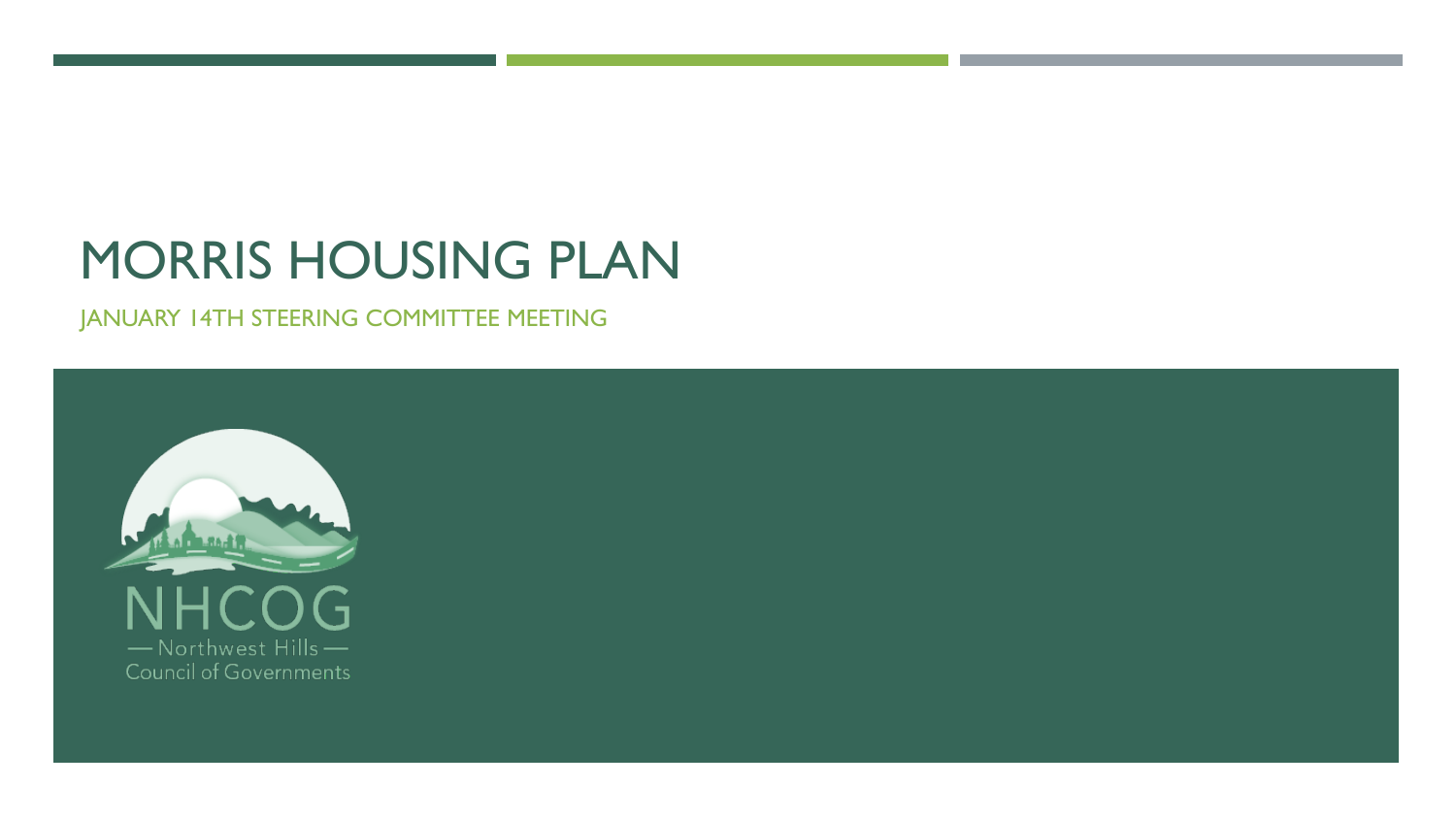# AGENDA

- 1. Review new Housing Plan related resources available
	- **NHCOG** website- Housing Page and project webpage
	- **Planning for Affordability in Connecticut Guidebook**
- 2. Review resident survey responses to date
	- **Discuss whether to close survey(s) or keep open**
- 3. Review example goals and strategies
- 4. Outreach & public input forums

# **Planning for Affordability** in Connecticut



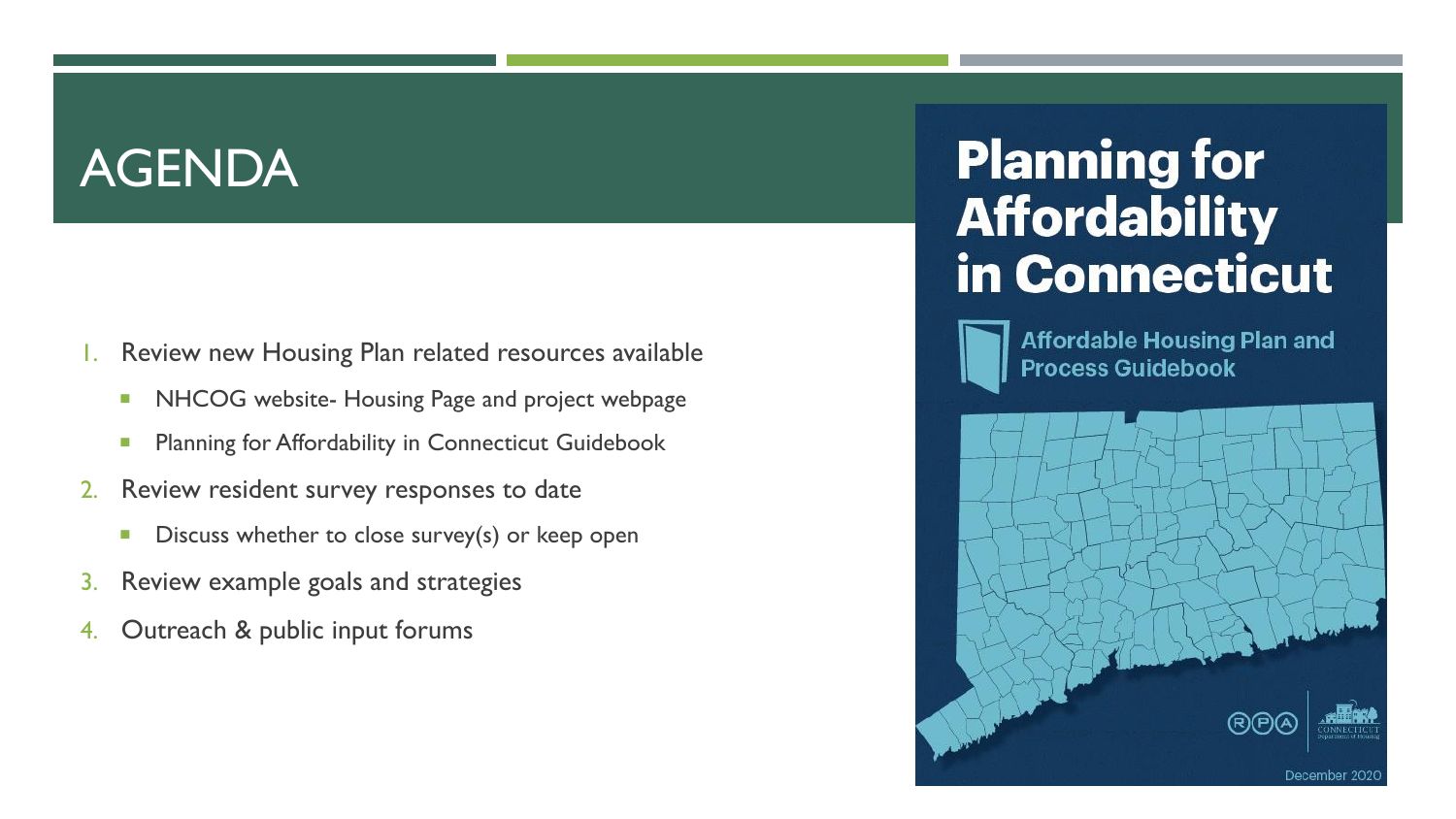## HOUSING RESOURCES & FAQS

### [Northwesthillscog.org/housing](https://northwesthillscog.org/housing/)

- **Links to town housing plan project webpages**
- **Filter Findmently Asked Questions**
- **Videos and webinars on housing topics**
- **LINKS- AH Plan Guidebook, Housing Data** Profiles, Stories, RHC website, etc.

### FAQs

- **Now 19 Marko Why is the Town working on an Affordable Housing** Plan?
- What is the role of the town in the creation of affordable housing?
- **No. 3 What IS "Affordable Housing"?**
- **Will this effect the rural character of my town?**
- **Notable 19 Millong** What does affordable housing look like?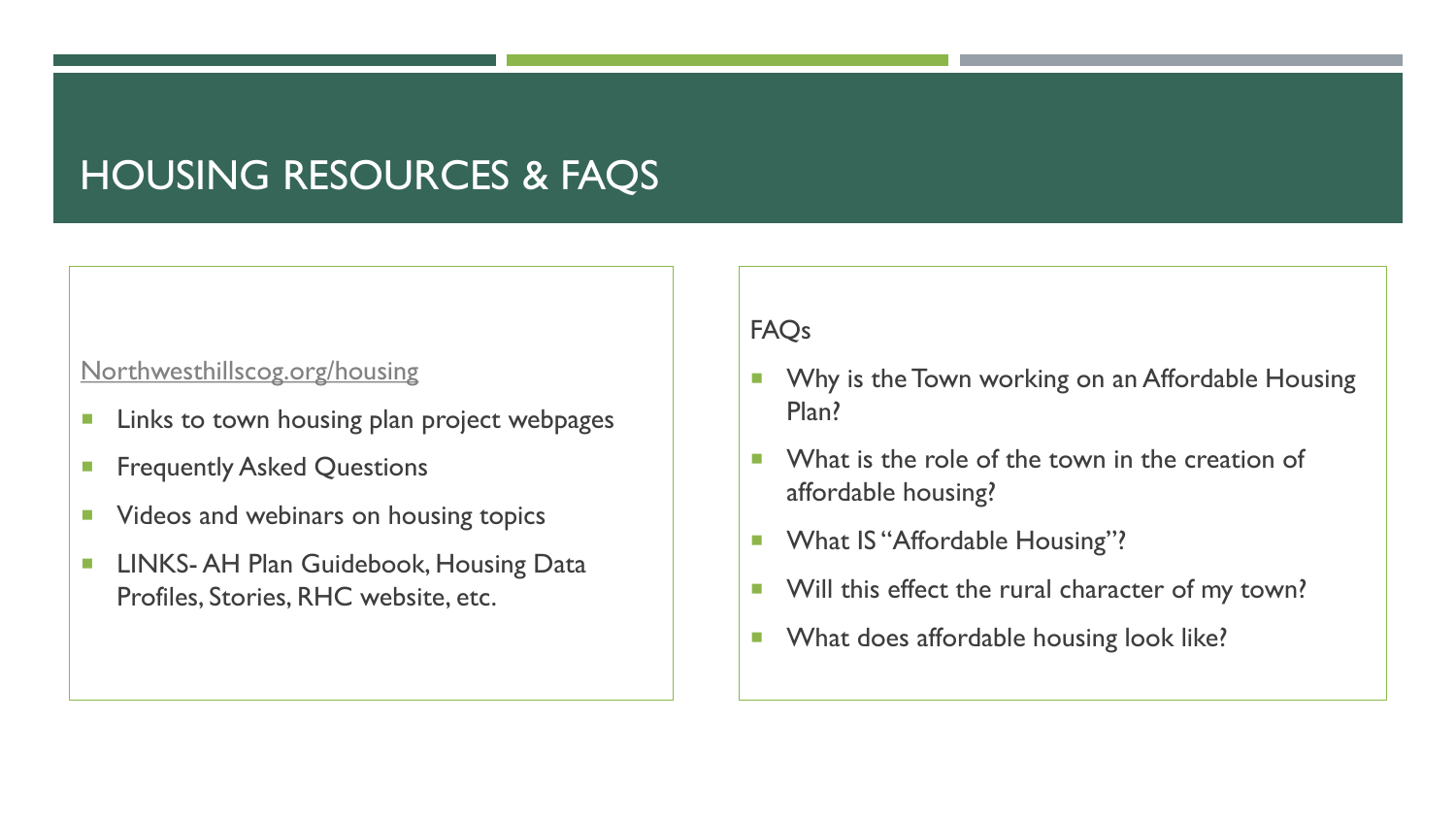## SURVEY RESPONSES TO DATE

### **Resident Housing Needs Survey**

Goals- start to engage residents in process, hear what they think the needs are + specific needs of their family

#### **83 responses to date**

- Review responses- highlights:
- 20% have experienced barriers to finding the type of housing they would like in Morris
- 45% think town needs "downsize" options
- 42% think town needs first-time homebuyer options
- 37% think town needs rental options
- 54% think cost of housing effects young families
- **Comment about expanded senior housing on land for** sale adjacent to Eldridge Senior Housing

### **DISCUSSION:**

- More outreach/reminders to take the resident housing needs survey
- Any paper surveys given out or returned?
- Launch worker/employee survey
	- How to reach employees?
	- Tom send to school principal? Ben send to major employers or every business on EDC e-mailing list?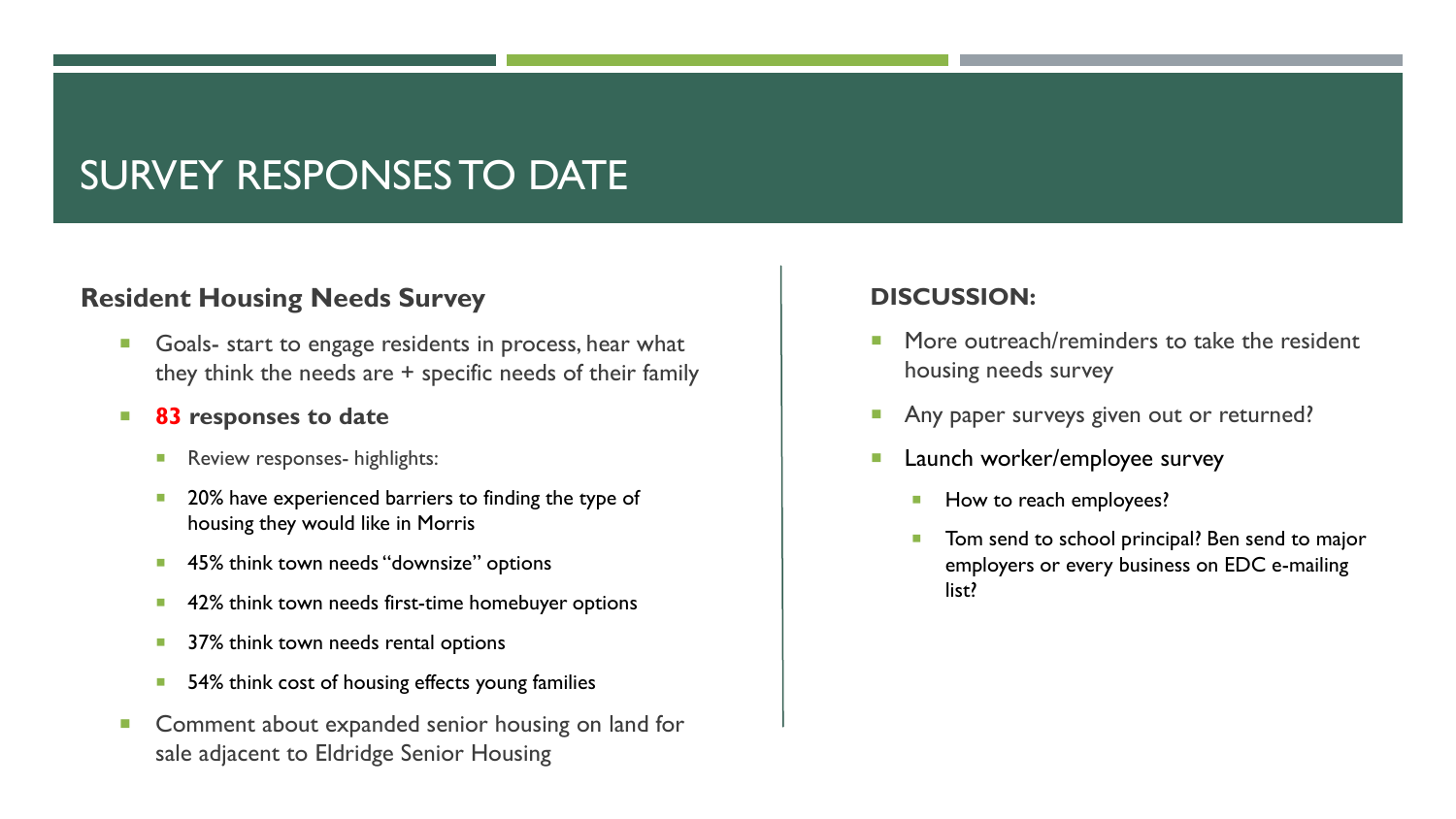## ELDRIDGE SENIOR HOUSING SITE

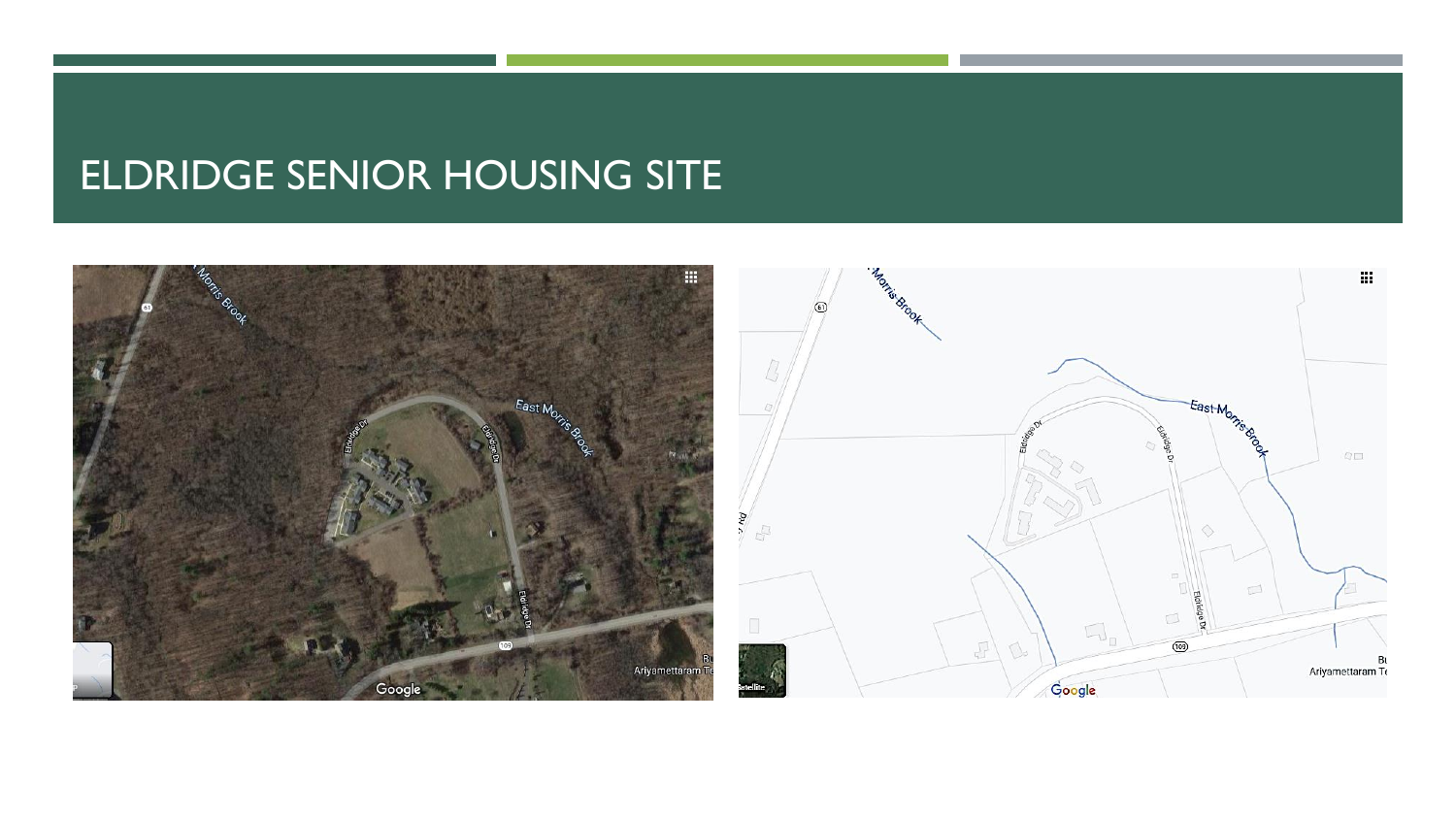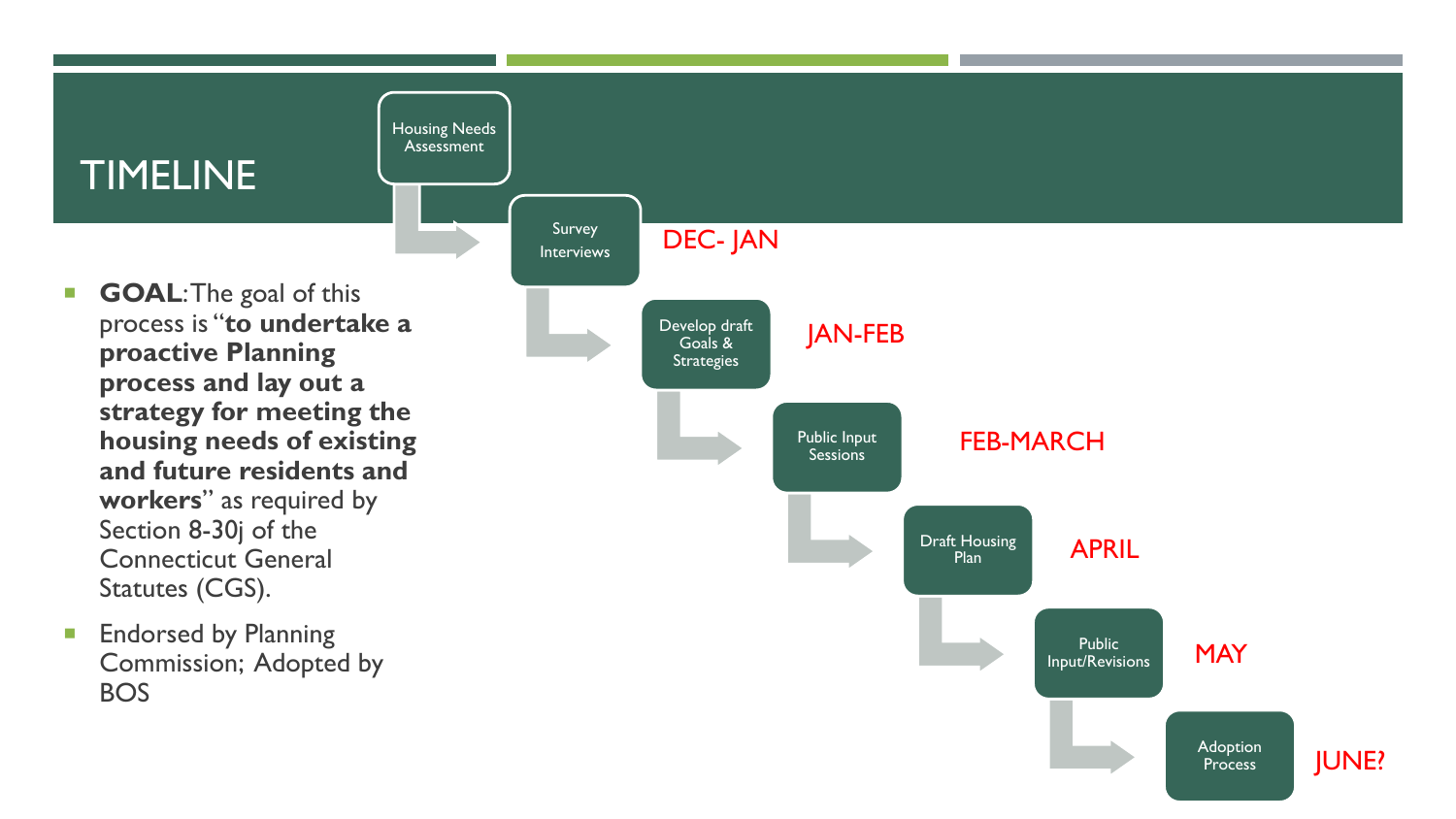# TOWN HOUSING PLAN CONTENTS & WHERE WE ARE

### **DRAFT Table of Contents for PLAN**:

- **Purpose of Plan** 
	- Goal, process, steering committee
- **Background** 
	- **Town Plan, existing senior housing**
- **Housing Needs Assessment Summary** 
	- **First-time homebuyers, workforce rentals, seniors**
- **Housing Production Goals**
- **Strategies** 
	- **Zoning**
	- **Capacity Building**
	- **Funding resources**
- Implementation Plan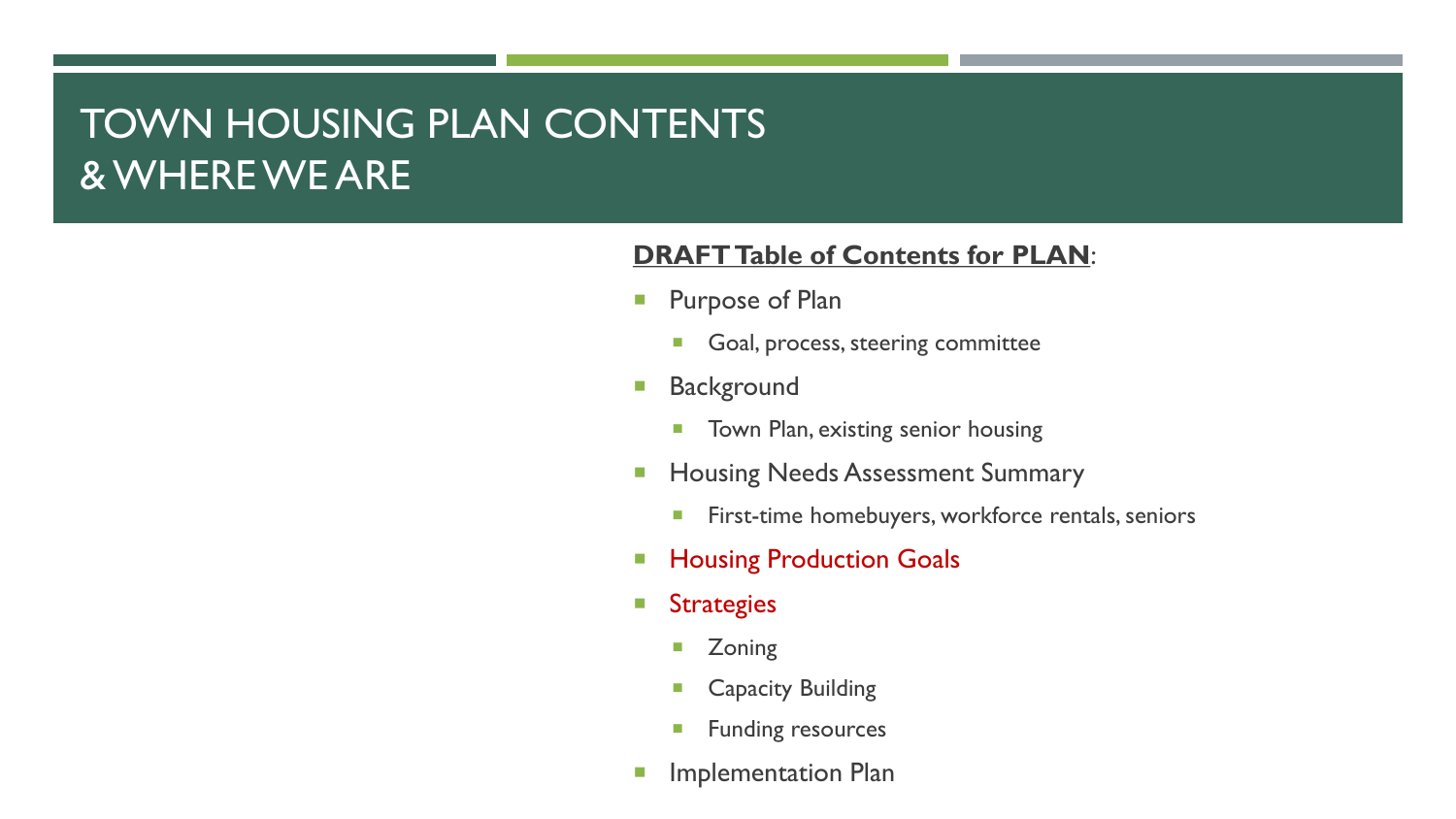# HOUSING GOALS & STRATEGIES IN TOWN PLAN OF CONSERVATION & DEVELOPMENT

Town of Morris Plan of Conservation & Development 2021-2031



Public hearing on Plan adoption will be held on February 3, 2021 Adopted by the Morris Planning & Zoning Commission on Effective Date:

| Goal                                                                                               | <b>Task</b>                                                                                                                                                                                                                                                                                                                | <b>Responsibl</b><br>e Lead                       | <b>Partner</b>                                          |
|----------------------------------------------------------------------------------------------------|----------------------------------------------------------------------------------------------------------------------------------------------------------------------------------------------------------------------------------------------------------------------------------------------------------------------------|---------------------------------------------------|---------------------------------------------------------|
| <b>Increase housing</b><br>options;<br>especially for<br>seniors and<br>young families             | Study possible expansion options at <b>Eldridge Senior</b><br>Housing.                                                                                                                                                                                                                                                     | Affordable<br><b>Housing</b><br>Plan<br>committee | Housing<br>Authorit<br>y                                |
|                                                                                                    | Increase the accessibility of Morris's existing housing stock by<br>increasing resident awareness of guides on accessibility modifications<br>including the AARP Home Fit guide. Also, continue the home<br>modification loan program for property owners who cannot afford to<br>make needed accessibility modifications. | Senior<br>Center<br>Commissio<br>n                | <b>BOS</b>                                              |
|                                                                                                    | Consider facilitating the creation of a new non-profit Morris Housing<br>Trust organization with local volunteers to facilitate the creation of<br>downsizing options for seniors and housing options for young<br>families.                                                                                               | <b>BOS</b>                                        | NHCOG,<br><b>NWCT</b><br>Regional<br>Housing<br>Council |
|                                                                                                    | Update zoning regulations as needed to allow "lifecare facilities" and<br>active adult housing as described in the economic development<br>section of this plan.                                                                                                                                                           | <b>PZC</b>                                        | <b>EDC</b>                                              |
|                                                                                                    | Review the zoning regulations to allow more flexibility for the<br>creation of accessory apartments including allowing them by-right or<br>by site plan review rather than by special permit where appropriate.                                                                                                            | <b>PZC</b>                                        | <b>NHCOG</b>                                            |
| <b>Meet State</b><br>requirement to<br>have an adopted<br><b>Affordable</b><br><b>Housing Plan</b> | Work towards adopting an Affordable Housing Plan for the Town in<br>2021 utilizing existing grant funding from the State.                                                                                                                                                                                                  | <b>BOS</b>                                        | <b>PZC</b>                                              |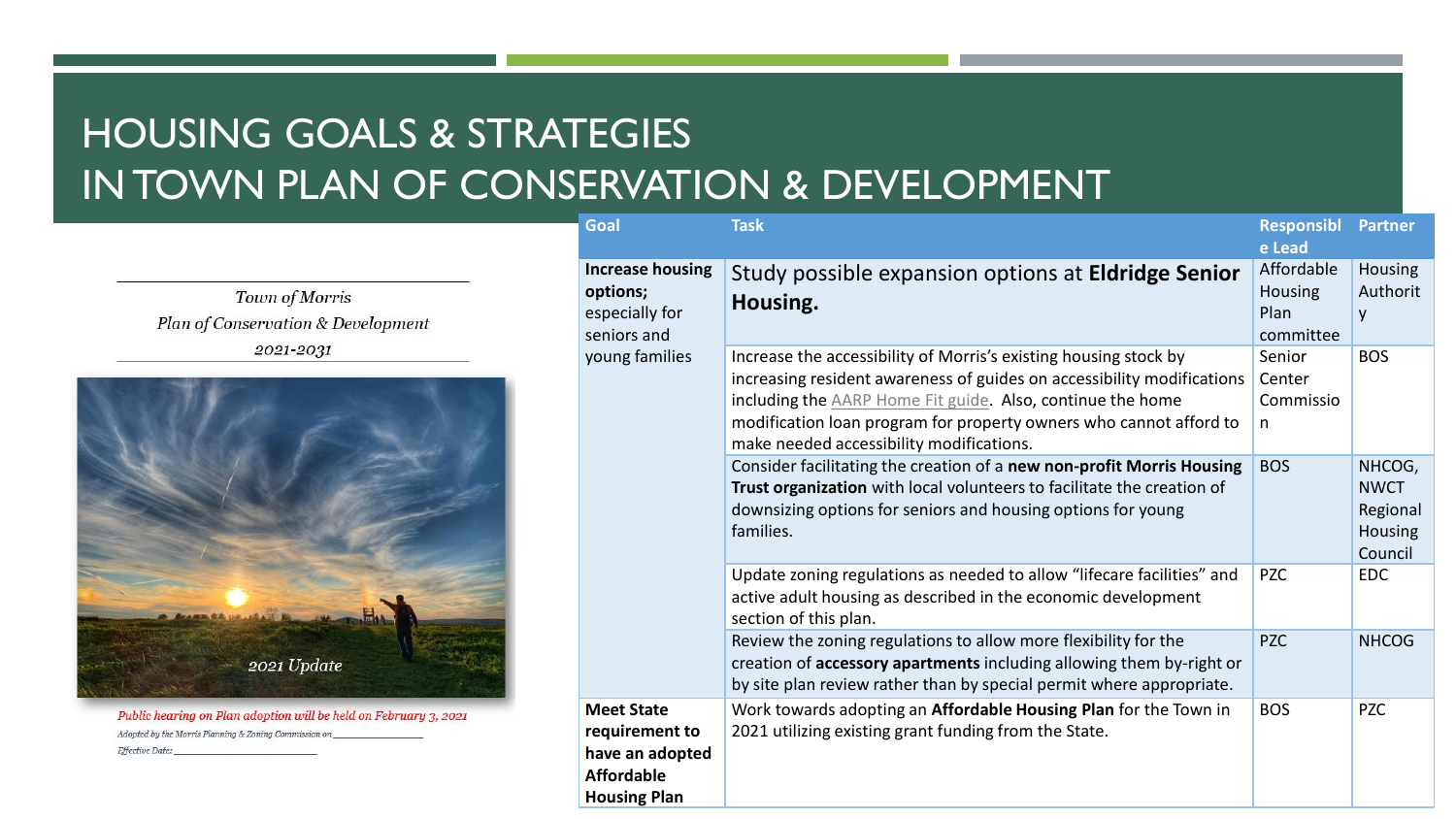# EXAMPLE GOALS & STRATEGIES

#### From Town of Salisbury Affordable Housing Plan (2018):

**To create at least 75 affordable housing units over the next ten years** including 15 homeownership units and 60 rental units.

#### From Town of Fairfield, CT Affordable Housing Plan (2014):

- **Preserve the housing options and choices we already have**
- **Take charge of providing future housing choices and options**
- Modify local regulations/programs to provide more housing options
- **Establish additional housing units in appropriate locations.**
- Create at least **100 newly affordable housing units over the next 10 years.**

#### From Town of Cornwall, CT Town Plan (2020):

- Increase the number of affordable housing units by at least 25 over the next 10 **years**
- $\blacksquare$  Increase the number of attainable rental housing units
- **Make building homes in Cornwall less expensive**
- Make our housing stock more energy efficient and accessible
- **Support first time homebuyers and those seeking housing options**

#### Types of Strategies:

- Zoning regulation amendments
- 2) Information resources, partners, and capacity building
- 3) Funding resources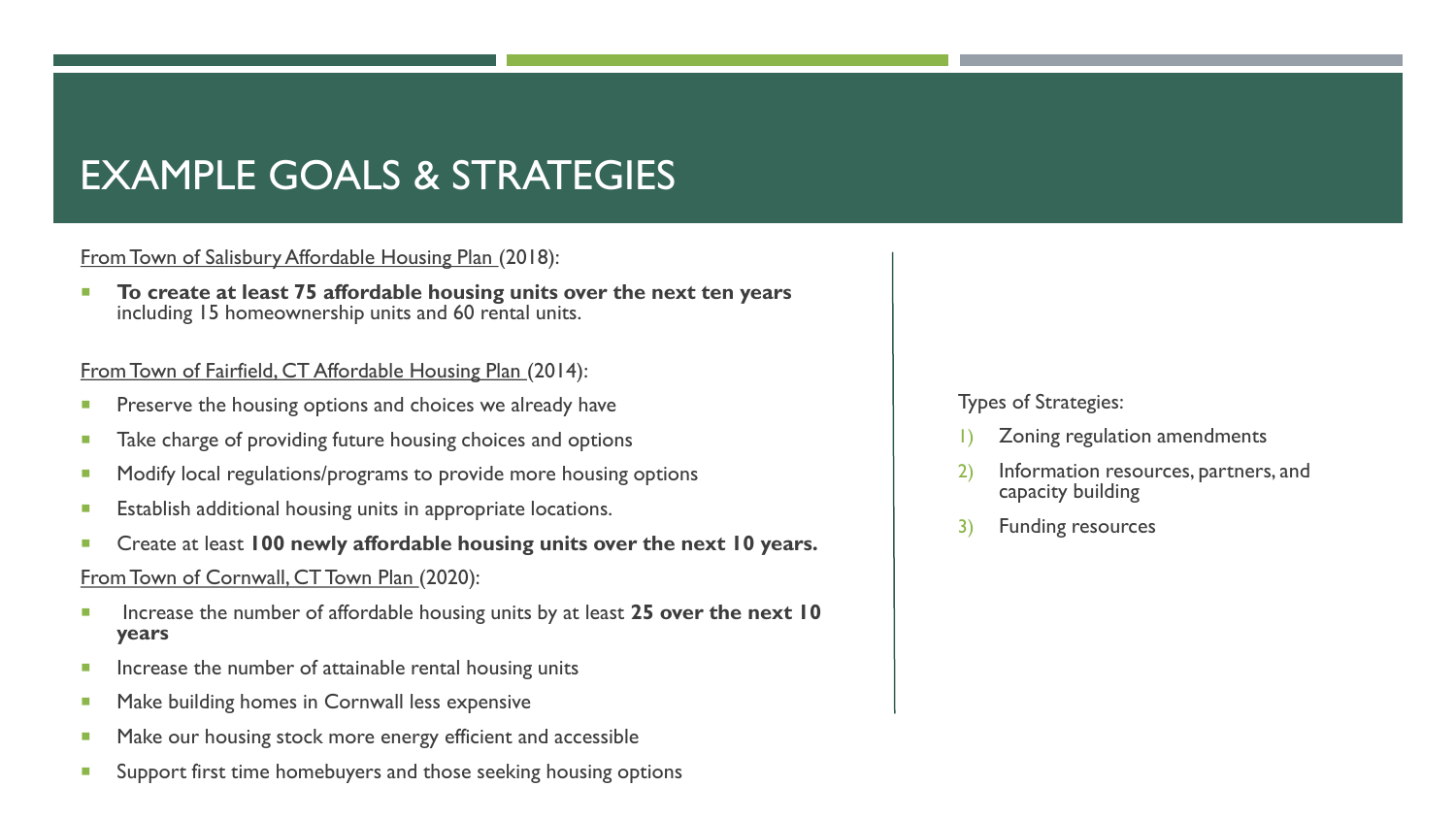# PLANNING FOR PUBLIC OUTREACH, FORUMS, WORKSHOPS

### **Possible FORUMS** (via Zoom)

Public forum 1: FAQs, Review housing needs data, survey results, refer to next steps (goals & strategies)

- **Invite Jim Simoncelli to talk about Eldrigde Senior** Housing- waiting list?
- **How does the housing situation affect seniors or young** families? (person who could speak to this?)
- **Photo tour of housing options in other NWCT towns?**

Public forum 2: Draft goals & strategies, have attendees vote and/or provide input through polling

Public forum 3: Present draft Housing Plan, get feedback, invite all town boards & commissions

### **Possible WORKSHOPS/ CASE STUDY CONVERSATIONS** (recorded webinars)

- **Notable 10 Millong 12 Millong Starts III Arrow West 10 MINUT's** small towns? Case studies
- How is affordable housing funded in NWCT's small towns?
- Fair Share Housing Model for CT's towns
- Why is it important to not just have single family,  $3+$ bedroom housing in my town? Or meeting the housing needs of young adults and young families in **NWCT**

DISCUSS: Topics, Possible dates, other forms of outreach